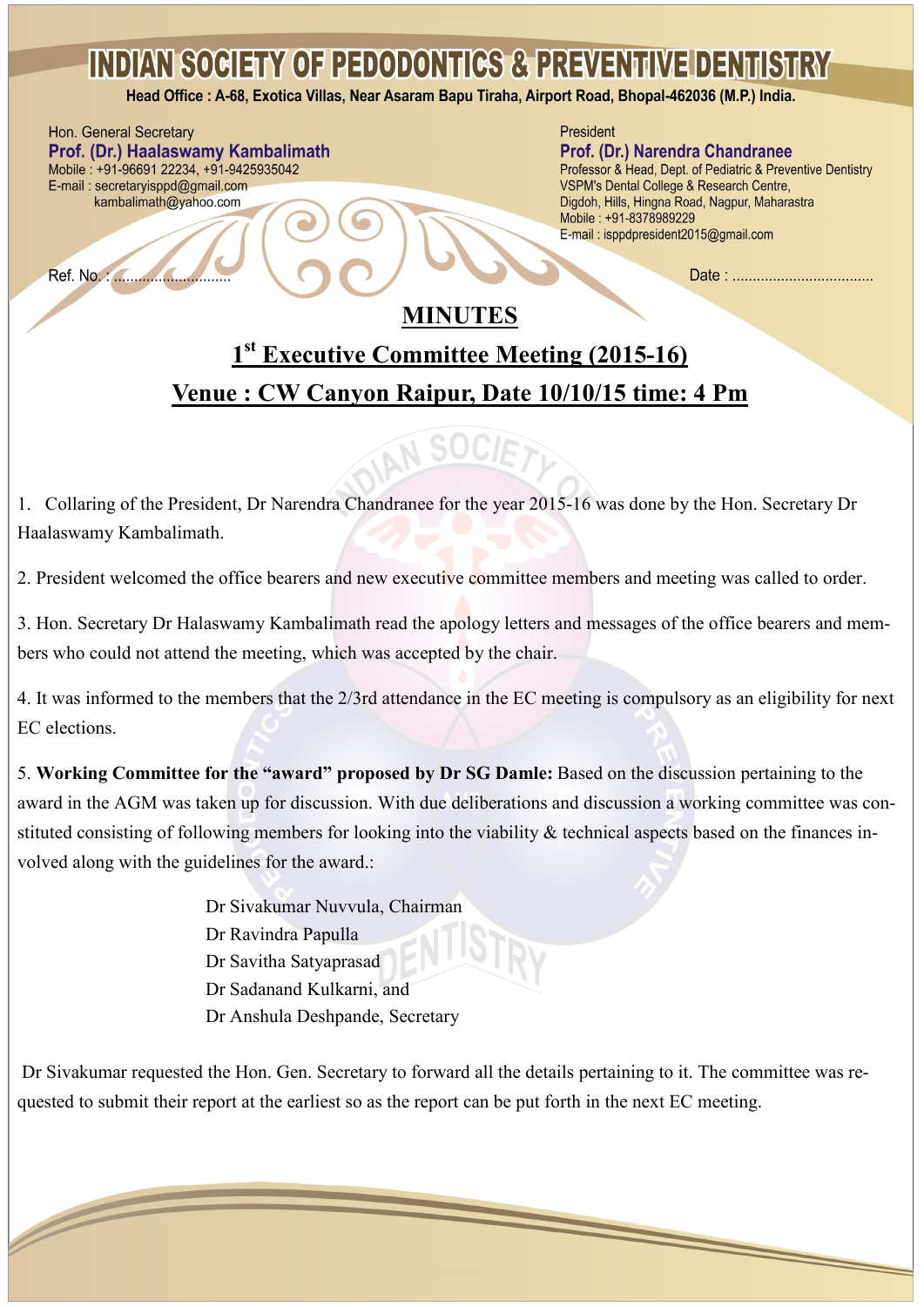### **INDIAN SOCIETY OF PEDODONTICS & PREVENTIVE DENTISTRY**

Head Office: A-68, Exotica Villas, Near Asaram Bapu Tiraha, Airport Road, Bhopal-462036 (M.P.) India.

Hon. General Secretary Prof. (Dr.) Haalaswamy Kambalimath Mobile: +91-96691 22234, +91-9425935042 E-mail: secretaryisppd@gmail.com kambalimath@yahoo.com

#### President

Prof. (Dr.) Narendra Chandranee Professor & Head, Dept. of Pediatric & Preventive Dentistry VSPM's Dental College & Research Centre, Digdoh, Hills, Hingna Road, Nagpur, Maharastra Mobile: +91-8378989229 E-mail: isppdpresident2015@gmail.com

**6. Updating and compilation of Archives of the ISPPD journal:** Dr N Chandranee proposed that there is need to update and compile the missing volumes, issues in the Archives of the journal. For which all the members extended their co-operation and to streamline the process sub-committee was formed comprising following members:

- 1) Dr Ashima Goyal (Chairman),
- 2) Dr Vinod Sachdeva and
- 3) Dr Sudhindra Baliga.

**7. Awareness programs to be initiated for the community:** President Dr Chandranee mentioned the need of awareness to be brought amongst the masses regarding Pediatric dental care and the Pediatric dentist's. He stated to have theme and slogan of the year in the areas of : a) Healthy milk teeth b) Importance of cleaning of the teeth, and c) Healthy mother and smiling child.

The matter was welcomed by the members. Dr Anshula suggested we can have competition for slogan and poster and Dr Kambalimath welcomed the idea and assured that will do the necessary arrangements to initiate the project. Dr Chandranee suggested that we can have the competition at local, state and National Levels.

**8. Privileges to be conferred to the founder members:** President Dr N Chandranee proposed that Dr Amrit Tewari and DR R. L. Jain are the teachers at PGI Chandigarh who formed the Society along with other founder members should be given proper recognition as the founders of our society. He proposed following things for which Executive Committee agree to this proposal unanimously.

> a). As and when they attend the conference/convention the COC will extend them Hospitality (no registration fee and accommodation charges).

b. Permanent invitation to Conventions/ Conferences, Executive Committee and General Body meetings as advisors.

**9. Regarding reserved seat for the army personals in the executive committee:** Dr Virinder Goyal conveyed to the members that there are few ISPPD members who are serving the army, they have requested for the army representation in the executive committee. The matter was discussed with the members. Dr Vinod Sachdeva suggested if they are members then they can come and attend the AGM and do their representation. Dr Kambalimath told there is no need of quota system as we don't have such practice, whereas we can invite their representation in EC meeting

as special invitees.